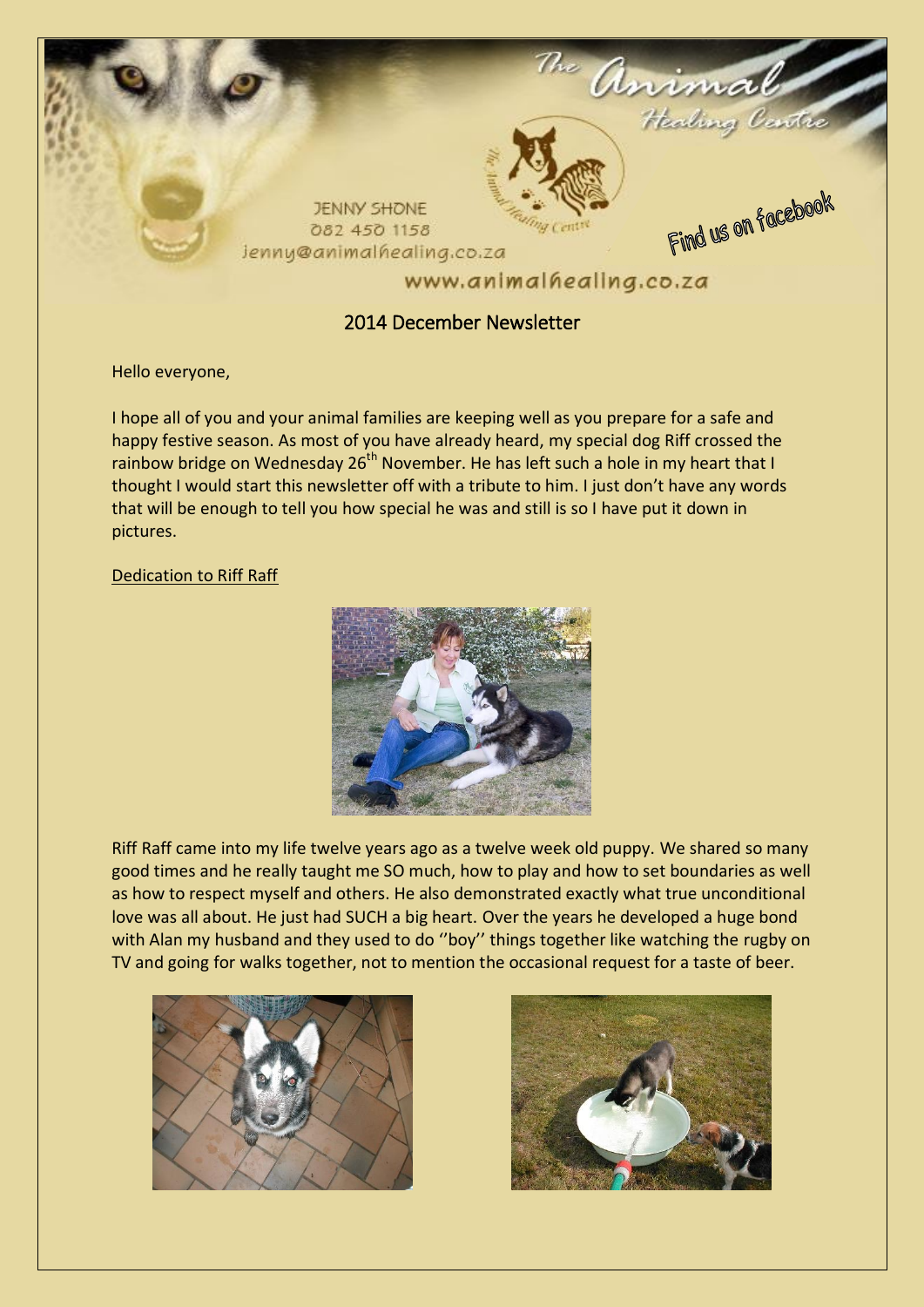The day he turned one year old I bought Stacy for him as his birthday present. She was tiny and he immediately took her under his big paw. They both became the world's best landscape gardeners.



I never had a dull moment with Raff in my life. When I started the Animal Healing Centre he was extremely instrumental in the development of the centre. His spirituality just grew at an amazing rate and he guided me in everything I did. He took part in all the workshops and taught many people the true art of animal telepathic communication and healing.



When we took him together with Stacy to SA Dog training centre for obedience training, he really excelled at agility and loved every moment. Especially as he used to disrupt the entire class with his antics, especially his constant singing right through the classes.



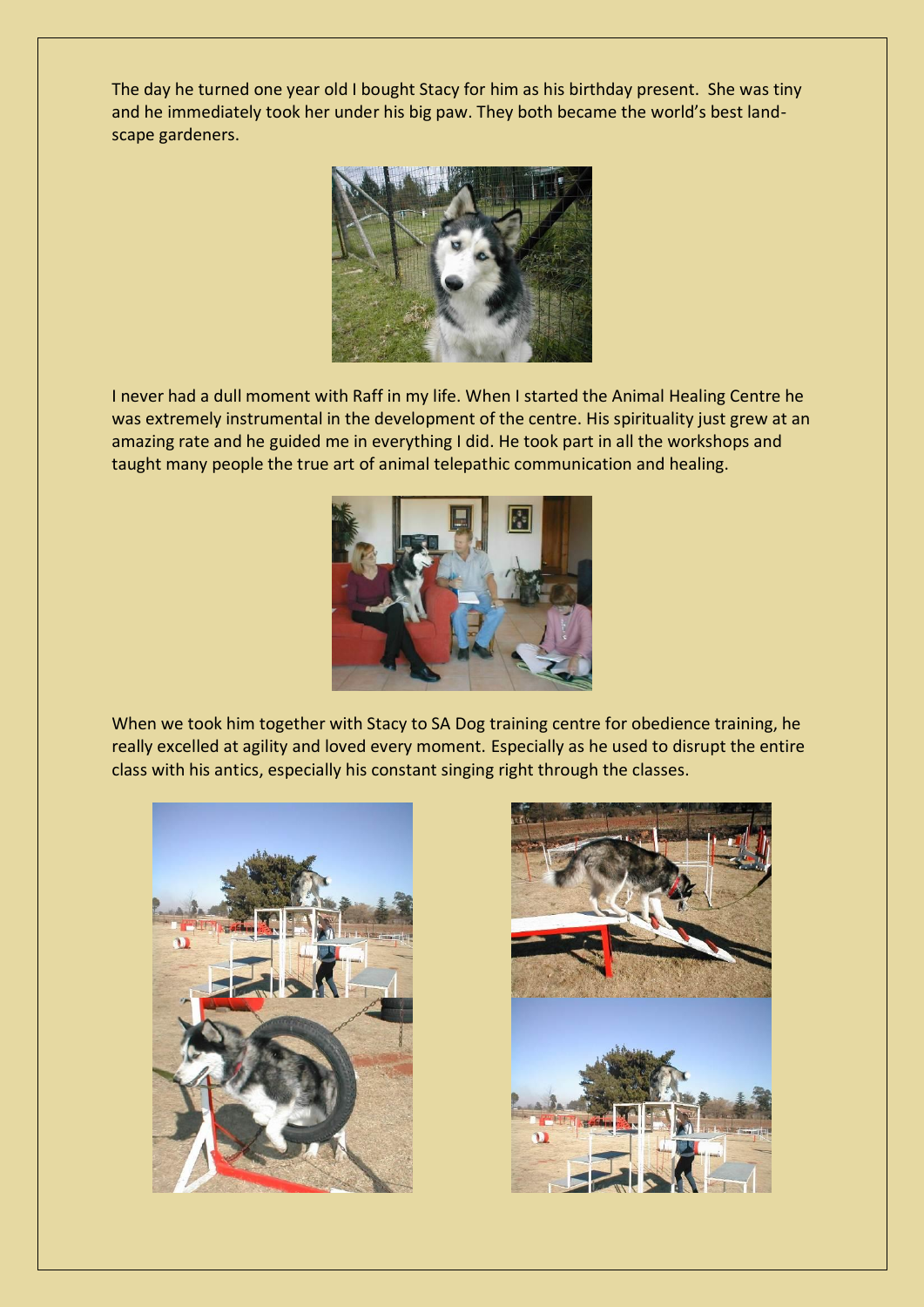Raff was also SO instrumental and the biggest contributor in the writing of my book Paws & Listen to the voices of the animals. When I just didn't know how to start writing my book, he was the one who inspired me and gave me the information that finally led to the start of my first book. The other animals joined in and helped me once Raff had started the process.



After quite a few years Isis joined our family and totally fell in love with Raff. She copied everything he did and even took on his mannerisms. He taught her everything she knows today.



Raff I am not sure how we are all going to cope without your physical presence in our lives. Thank you SO much for being such a big part of my family and working side by side with me over the past twelve years. I know you are happy and I know you are free. I also know that our journey is only just beginning and that you still have big plans for me and the work you helped me start. I know that you are going to be a big part of whatever lies ahead for me, Alan, Stacy and Isis.

I love you my special boy. You will ALWAYS be in my heart and your lessons will live on in the hearts of everyone who ever met you all around the world. Your presence is far bigger than your physical form.

Be free my special boy.

Raff I love you more than life itself. Alan, Stacy, Isis, Rikki, Thirty, Merri, Pippin, Red, Tootsie, Henry, Jessica, Timothy, Zorro and Lucy miss you and love you too. All my love Jenny xxx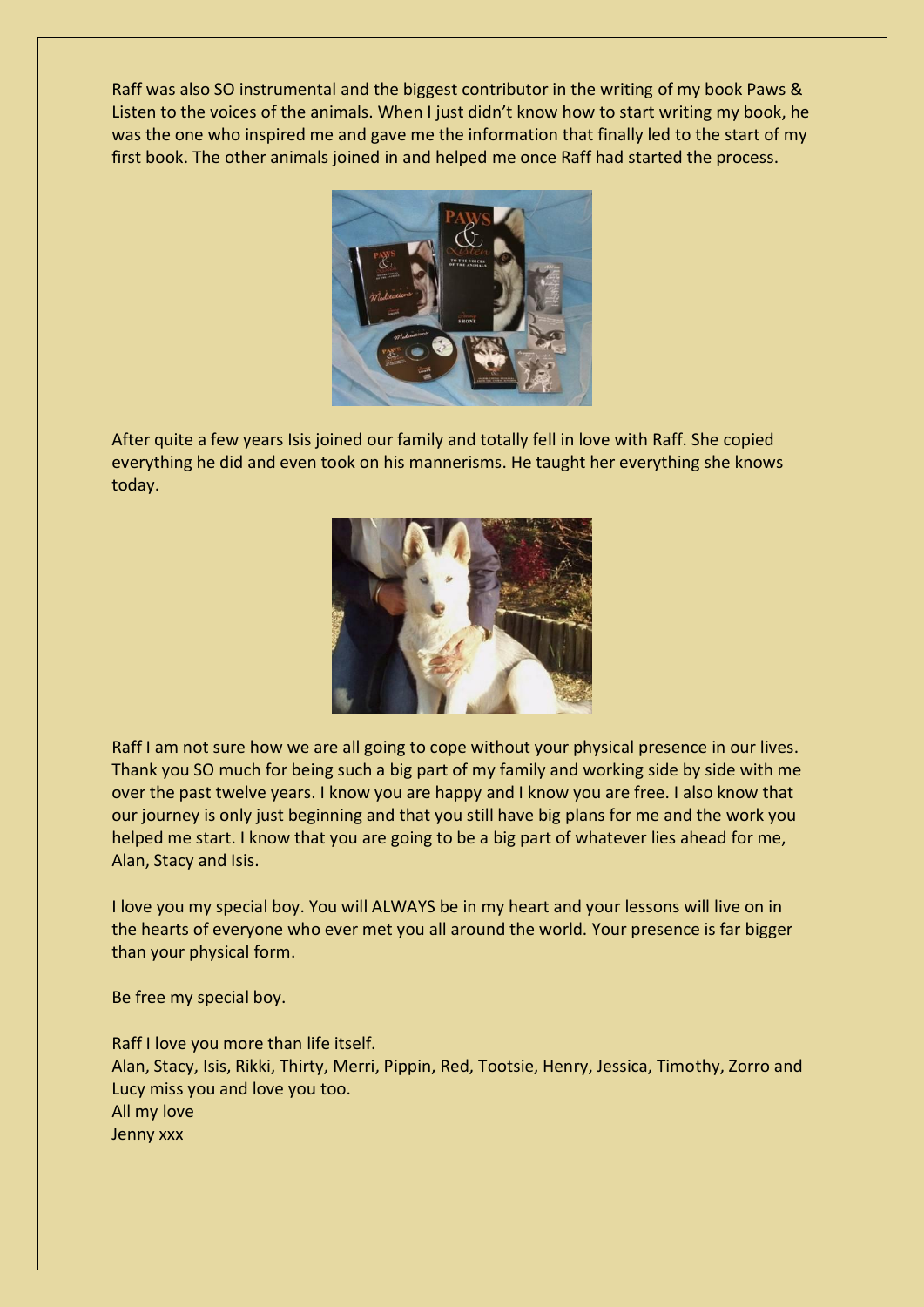



### Message from Sammy

#### Dear Jenny

I think I speak for quite a few people when I express my deepest condolences to you for your loss. Riff-Raff was an exceptional incarnation in this last lifetime, and touched many with his wisdom, grace, strength and purpose. Now that he is in spirit again, I am sure these awesome characteristics will continue to flow to you and through you. I express my deepest gratitude to you for being such a wonderful companion and caretaker to him while he was in this world, and for spreading his light to the world through the Animal Healing Centre. Thank you.

And to his animal friends and companions who live with Jenny, I would like to convey my deepest sympathies for your loss. You come to this earth understanding death and what happens thereafter better than we humans do, but it doesn't make the sense of loss any easier to bear. I am sure Riff-Raff will always be with you in spirit, and I ask that you use your understanding to help Jenny move through this period of grieving and to be there for her.

# Festive season

Here we are again, preparing for the festive season. 2014 seems to have flown by in the blink of an eye. Before we know it 2015 will be upon us.

My wish for all of you is that as the end of the year approaches you are safe and happy and that you make sure that your animals left at home while you are on holiday are kept safe, comfortable and happy while they wait for you to return after the holiday.

Let's make sure that this festive season is as joyous for the animals as it is for us.

So much money is spent over Christmas on presents and food for everyone. Why don't we put aside a little to help feed animals less fortunate that are living in rescue centres or townships around the country. If every family buys one bag of feed it will go a long way to helping these shelter animals enjoy their Christmas as well.

# October Township dog show at Piels Farm.

In between all these amazing workshops we also had our annual township dog show. It was a HUGE success with over 50 dogs taking part.

These two dogs here arrived in style.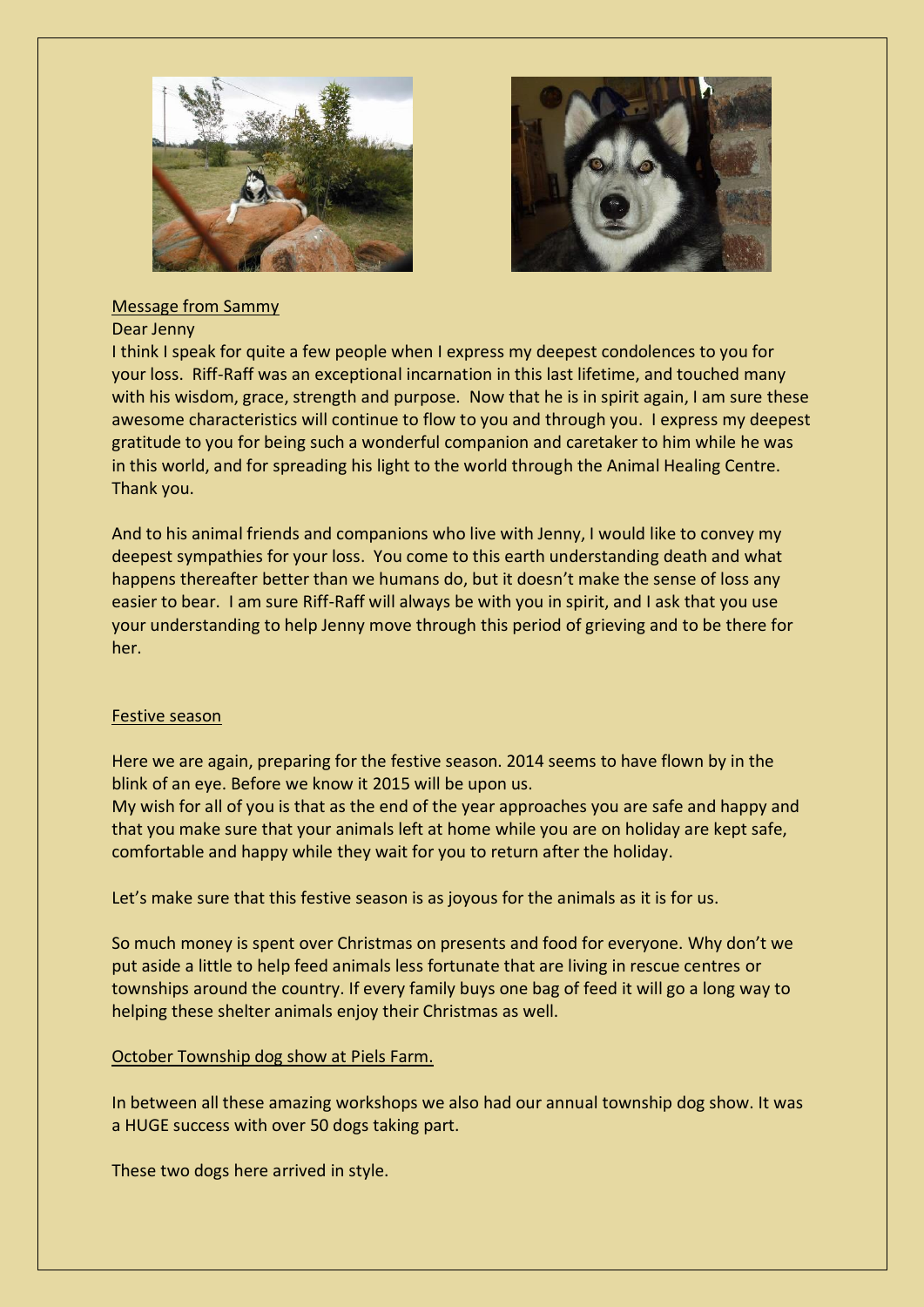



To view more photos of this event please go to the Facebook page

### The Animal Health & Hydro Workshop

In the beginning of November we had an awesome workshop at The Animal Health & Hydro Centre in Benoni. At the end of Jan 2015 we are looking at running a level 2 workshop at the centre. Animal telepathic communication is developing at such a rate that everyone is having amazing results.



### Harare trip

Also in November I had an awesome trip to Harare. This trip started with a fundraiser in aid of The Friends Animal Foundation. We had a lovely group of people taking part in this fundraiser.





On my way back to the airport for my flight home, I stopped in to visit the Foundation. I was SO impressed. They are doing awesome work and the animals looked so happy. Some of the animals I met were quite a few cats (all sitting around the office) there were kittens waiting to be adopted. I met LOTS of dogs and puppies. I also met so many chicken, ducks and even a turkey. I met two stunning pigs and some donkeys. They also had a horse whom unfortunately I didn't quite get to meet as time ran out and I had to leave.